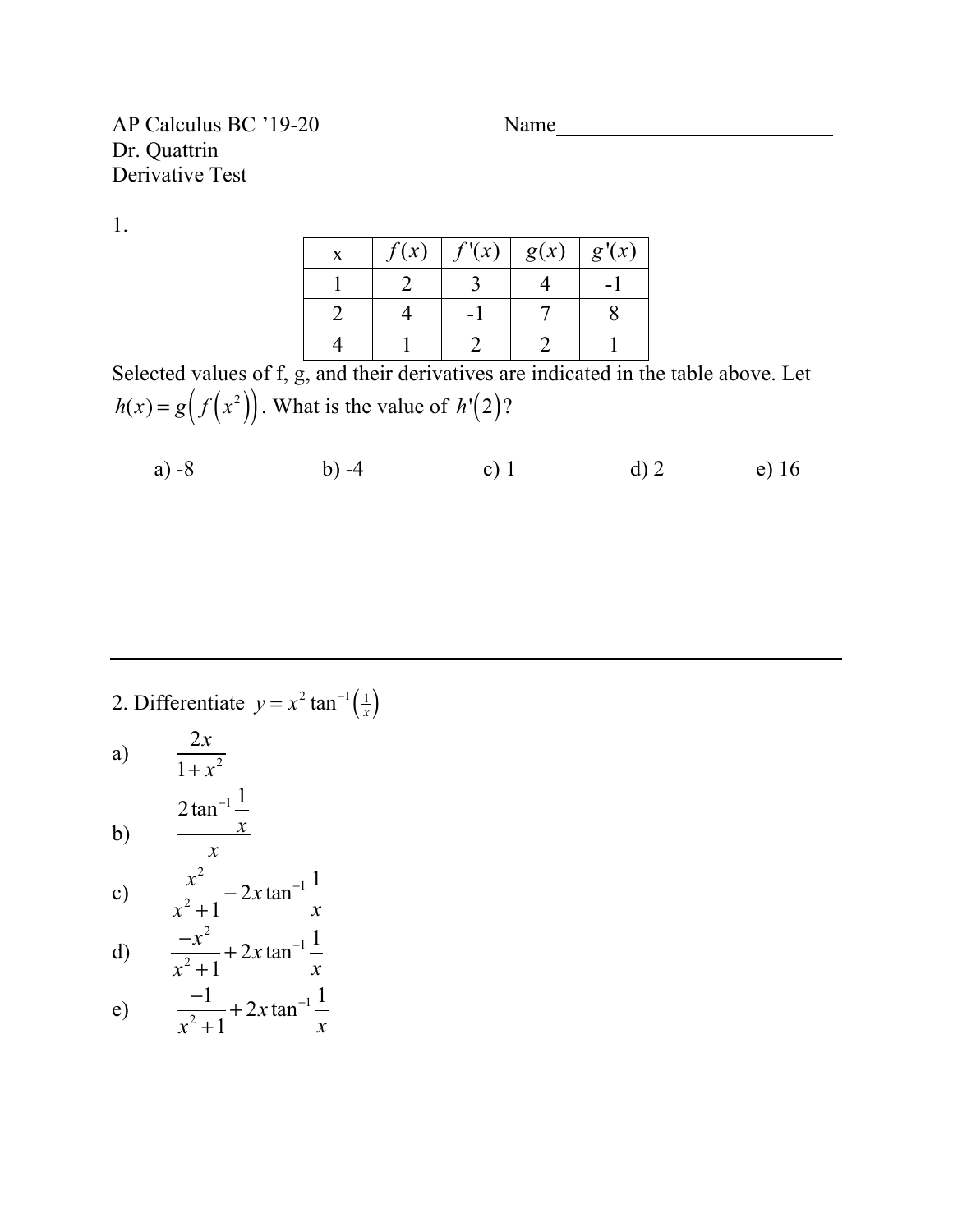

a) 
$$
y = \frac{11}{2}x - 6
$$
   
b)  $y = -\frac{1}{2}x - 6$    
c)  $y = \frac{13}{2}x - 6$   
d)  $y = \frac{7}{4}x + 6$    
e)  $y = -\frac{2}{3}x + 6$ 

4. The derivative of the function  $g(x)$  is given by  $\frac{dy}{dx} = xy$ . Using Euler's Method with 3 steps of equal size, starting at the point  $(2,1)$ ,  $g(5)$   $\approx$  $\frac{dy}{dx} = xy$ 

a) 3 b) 6 c) 7 d) 60 e) 63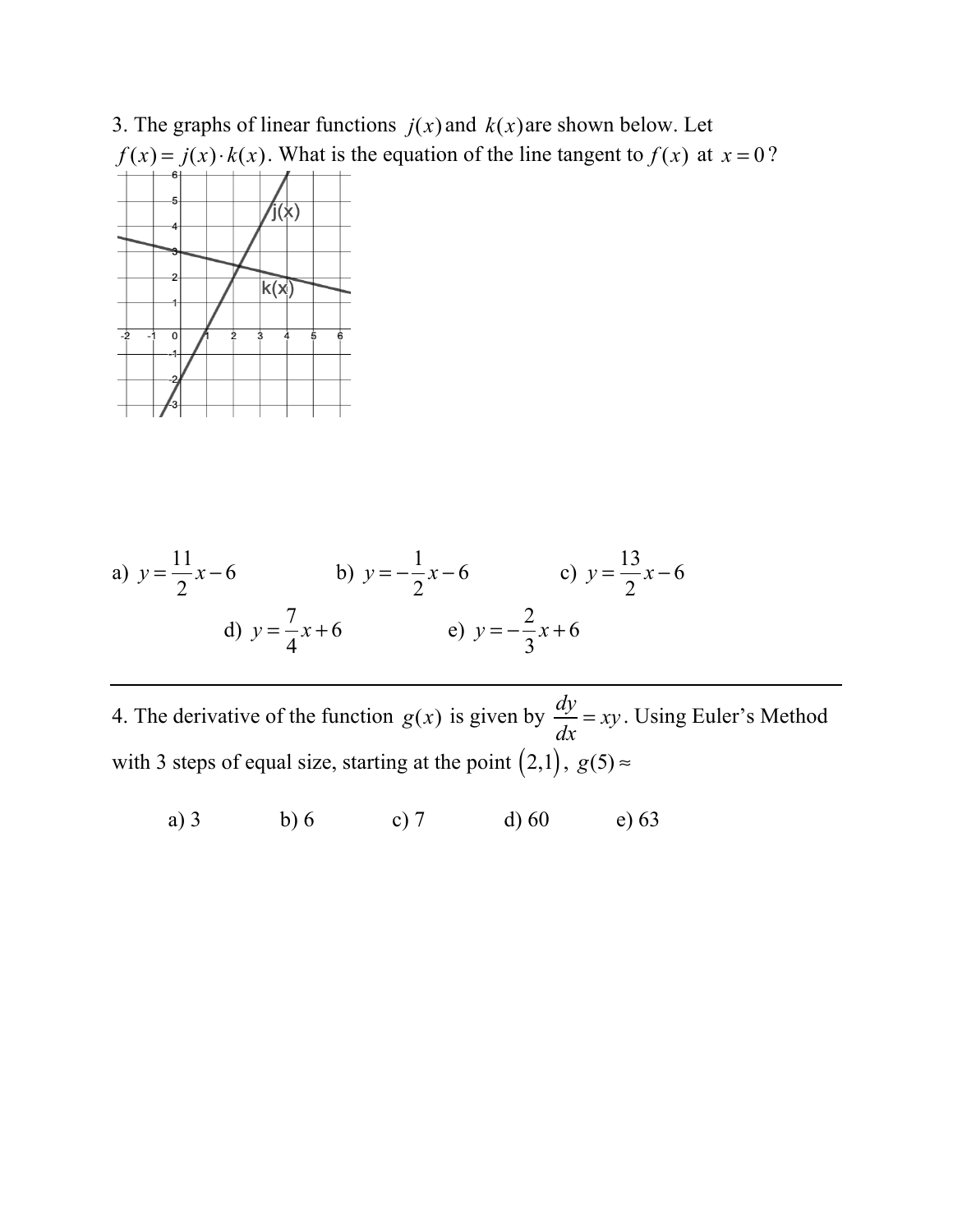5. Find the slope of the line **normal** to the curve  $\sqrt{x} - \cos y = x$  at the point a) -2 b)  $-1/2$  c)  $1/2$  d) 2 e) DNE  $1, \frac{\pi}{2}$ 2  $\sqrt{2}$  $\overline{\mathcal{N}}$  $\overline{a}$  $\overline{a}$ 2 1 2

6. Find the approximate value of  $\sqrt[3]{7}$  using the tangent approximation for  $\sqrt[3]{x}$  at  $x = 8$ .

a) 
$$
\frac{25}{12}
$$
 b)  $\frac{23}{12}$  c)  $\frac{15}{8}$  d)  $\frac{7}{4}$  e)  $\frac{13}{8}$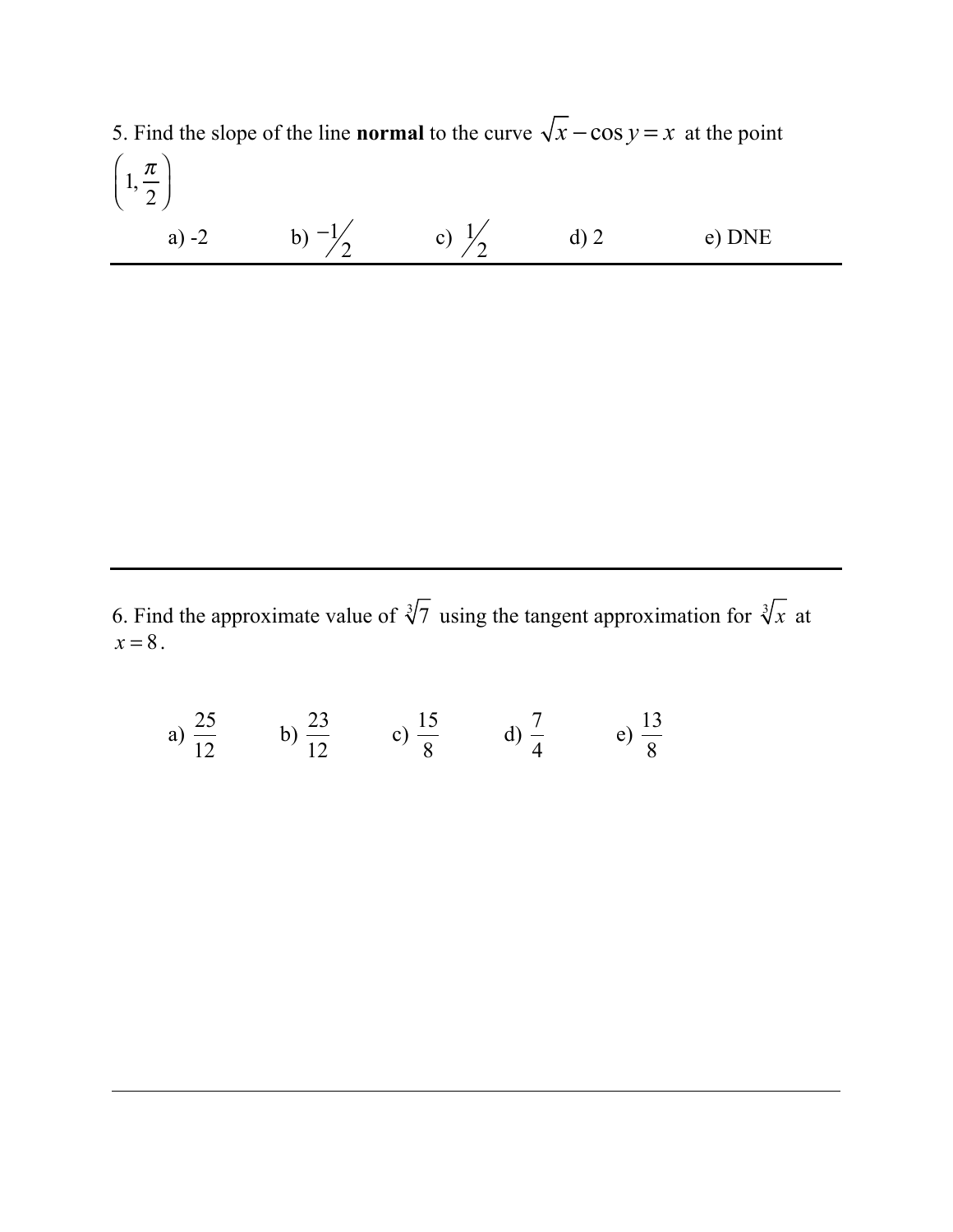**FREE RESPONSE – show all work in a clear, organized manner. Simplify answers.**

$$
\text{7a.} \quad \frac{d}{dx} \left( \cos^{-1} 4x^2 \right)
$$

$$
b. \qquad \frac{d}{dx}\left(\ln\left(x^2+2x-8\right)\right)
$$

c. 
$$
\frac{d}{dx}\left(e^{-\frac{1}{2}x}\csc x\right)
$$

d. 
$$
\frac{d}{dx} \left( \frac{-5x}{25 + x^2} \right)
$$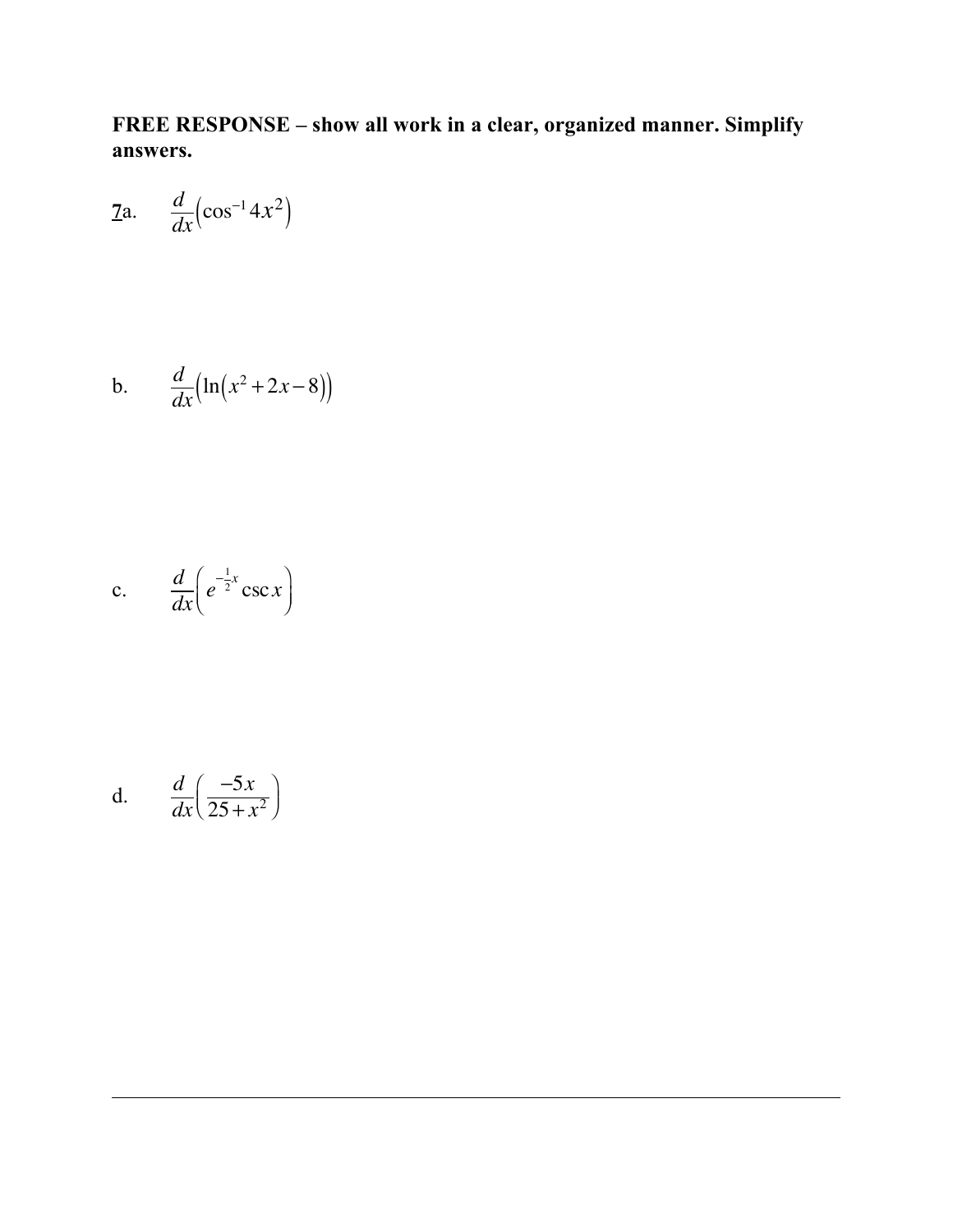8. If  $f(x) = \tan^2(3x)$ , find  $f'(x)$  and  $f''(x)$ . Write answers in simplified, factored form.

9. Find the second derivative of  $y = \ln(\pi \sin x)$ . Simplify your answer.